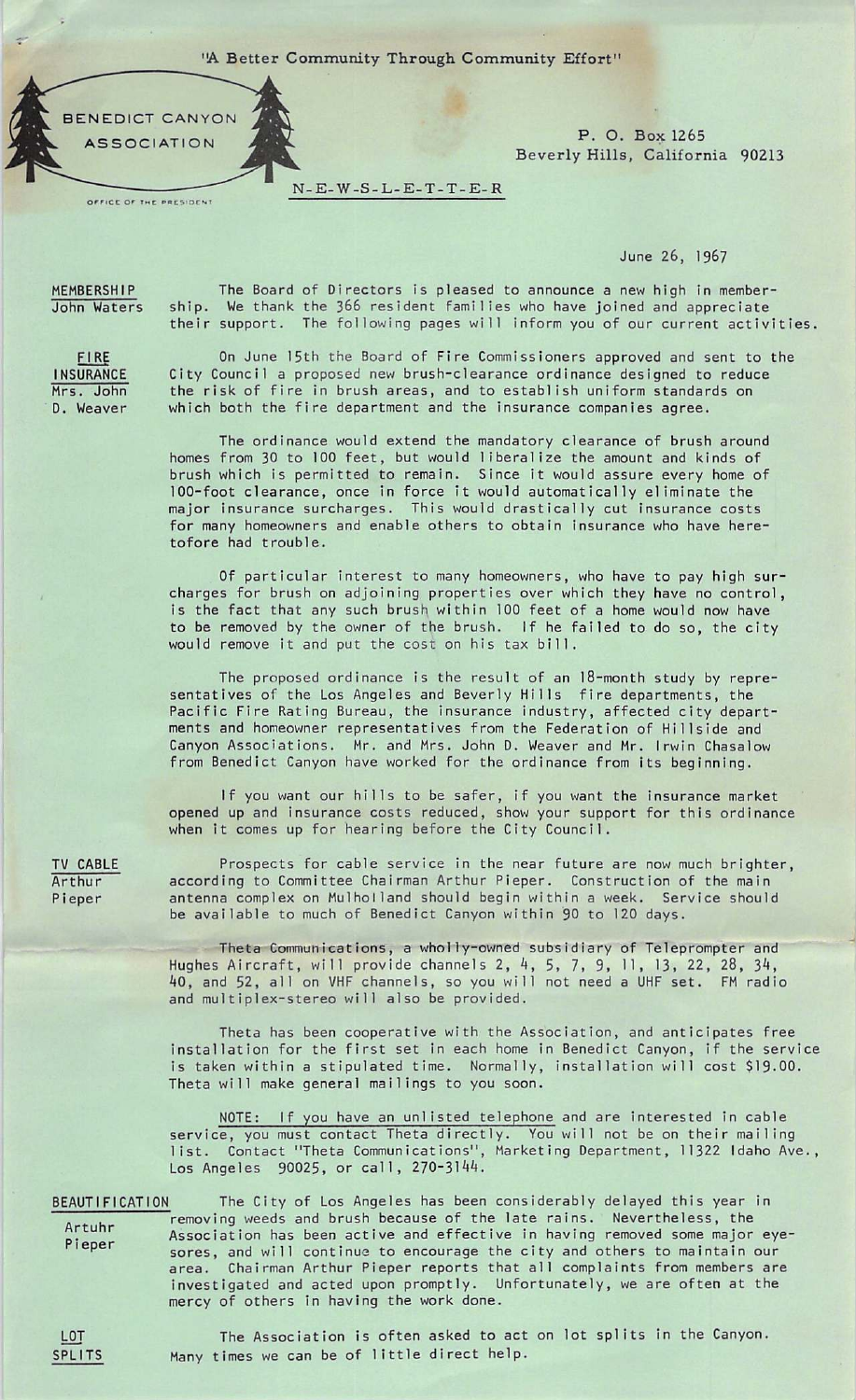BEVERLY GROVE & **TOWER**<br>GROVE FTLL

Lot splits are virtually automatic If all the physical conditions are met (size of lot, configuration, access, etc.). We will be happy, however, to acquaint any member concerned with a lot split with the mechanics of fighting or supporting them. -- A. Pieper

All Canyon residents who make daily use of lower Benedict Canyon, Beverly Estate Drive, Beverly Grove Drive and Tower Grove will be relieved to learn that the Public Works Committee of the City Council has unanimously disapproved an application to subject the community to the importation of 65,000 cubic yards of dirt. The fill was for homesltes in the area between Beverly Grove and Tower Grove.

If granted, this application would result In thousands of heavy trucks rumbling around narrow, hairpin curves for months. The lives and property of residents would be threatened.

Councilman Potter appeared before the Committee and vigorously supported the protesting residents of the area. Your Association was also active in fighting this planned fill.

The proposal now goes to the full Council. Affected homeowners will be notified of the hearing and are urged to attend.

Plans for an October "Art Mart" in Benedict Canyon are under way. An organizational meeting will be held at the home of David Wexler, 2315 San Ysidro, on Wednesday, July 5th at 7:30 P.M. The show co-ordinator is MaryAnn Musico.

Benedict area artists are eligible to participate and are urged to attend the meeting. Policy affecting this show and the planned annual October "Art Mart" will be made.

Artists are requested to bring a \$1.00 registration fee to the meeting. Non-artist residents interested in working on the show are invited to attend. For information, call registration chairman, Rose Simons, GR 4-4162.

SCHOOL BUSES WILL RUN NEXT SEPTEMBER, due in part to the action of the Benedict Canyon Association and members.

Other crucial cuts will be made by the Board of Education if money is not forthcoming from the State Legislature. YOU CAN HELP restore all the programs to the schools by making your thoughts known to your Assemblyman on the following legislation. (Charles J. Conrad, State Capitol Building, Sacramento 95814).

Senate Bill 888 has passed the Senate and is now under consideration in the Assembly. This bill will permit the Board of Education to charge a minimum amount for bus service and will insure school bus service in the years ahead. Write and wire on this bill NOW.

Assembly Bill 272 (Unruh) will give the schools funds desperately needed to restore some of the necessary cutbacks (6th period for 9th & 10th<br>grades). This is the big Bill. Write your Senator and Assemblyman to vote grades). This is the big Bill. Write your Senator and Assemblyman to vote FOR It. THIS IS THE MOST EFFECTIVE WAY PARENTS CAN HELP THEIR CHILDREN'S EDUCATIONAL PROGRAM.

Assembly Bill 2493 (Fong) is the Urban Density Bill. It will permit an increase in basic state aid to urban school districts to handle special urban problems. The following are members of the Assembly Education Com mittee who are most important to contact at the State Capitol Building.

| Leroy F. Greene, Chairman.  | Edward E. Elliot      |
|-----------------------------|-----------------------|
| Kenneth Cory, Vice-Chairman | March K. Fong         |
| Willie L. Brown, Jr.        | William Greene        |
| William Campbell            | Robert T. Monagan     |
| John L. E. Collier          | Winfield A. Shoemaker |
| Earle P. Crandall           | John Stull            |
| James W. Dent               | John Vasconcellos     |
| John F. Dunlap              | Victor V. Veysey      |

WRITE Governor Reagan requesting an increase in sales tax for education.

PUBLIC OPINION INFLUENCES LEGISLATION. WRITE TODAY.

A "Public Opinion Telegram" costs under \$1.00 when sent to any elected official in the United States.

ARTISTS £ ART LOVERS

**SCHOOLS** 

Mrs. Jerrold Rudelson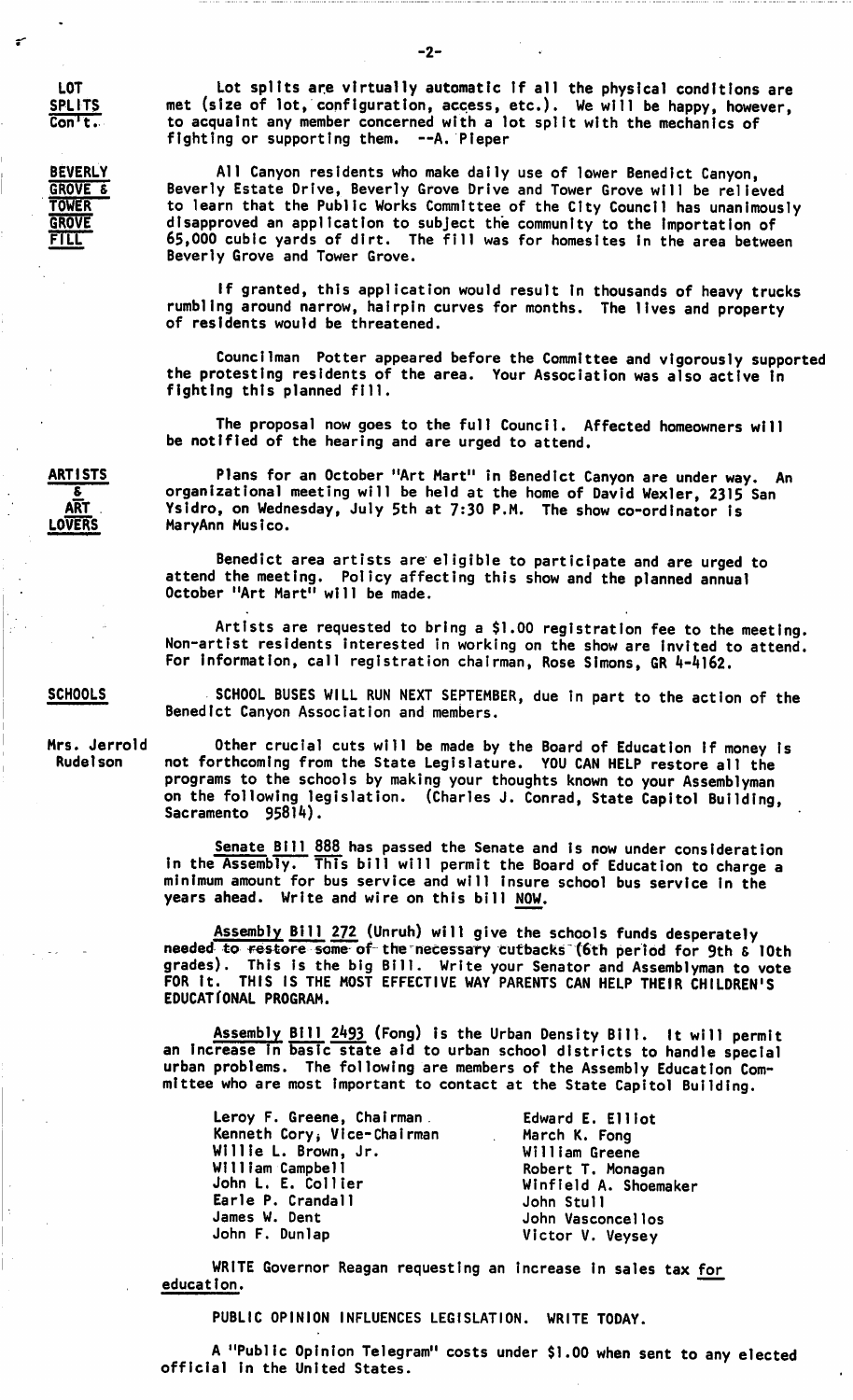GLENWOOD **COURT** CASE

The legal suit to stop the Glenwood project was filed May 1st by the Residents of Beverly Glen, Inc., against the City of Los Angeles and the developer, U. S. Plywood. The first hearing of the suit Is July 14th.

Glenwood is the 954 unit housing tract located principally on the long<br>ridge separating Beverly Glen from Benedict Canyon. The project will slice ridge separating Beverly Glen from Benedict Canyon. The project will slice off as much as 80 feet of this ridge. The flattened ridge will then be lined solidly with more units per square foot than any other RE-15 area In the entire Santa Monica Mountains. This high density is made possible by the "Conditional Use Privilege" Plywood was given to allow building of 4-unit apartments (townhouses). Front, back, and side setbacks normally required In a residential zone were ignored.

If Glenwood is not stopped in the courts the major visual impact will be on Benedict Canyon. We will also bear the brunt of the massive grading that Is permitted under the "Conditional Use Privilege" 7 A.M. to 6 P.M. six days a week for six (6) years.

The minor grading for preliminary geology has already caused slides to hills which are above homes of Benedict Canyon residents.

A fire road is to be built south from the project connecting with Angelo Drive. The city has also stated its intention to later develop this into a public street. Westwanda is definitely under consideration as a future access road to this tract. This would add to our traffic problems during peak hours.

This "Conditional Use Privilege" can be added onto without going through the lengthy approval procedures which protect (7) us now. In short, Glenwood sets the precedent for 4-unit apartments being built on the remaining vacant land in Benedict Canyon.

The law suit is aimed at the Glenwood project and the entire "Conditional Use Privilege" procedure. Many residents of Benedict Canyon have contributed personally to this lawsuit and your Association has made a token contribution.

John Schenck is chairman of a  $4$  member committee which is considering ways to give substantial financial support to the Residents of Beverly Glen in their legal action. WE WILL NEED YOUR FINANCIAL HELP.

**ZONING** 

"Someone may wonder. Why all the fuss about ZONING? The answer is simple: Certain zone changes are just like licenses to print money. For this reason zoning privileges should not be granted which would result in private profit at public expense." ~ City Councilman Marvin Braude.

The Association thanks George Reasons and the Los Angeles Times for the articles exposing and documenting irregularities in zoning practices by City officials.

We have been active before City Council Committees working for proposed. ord Inances which would effect all city officials active in city planning and zoning. They would require reports of campaign contributions and gift dis closures, conflict of Interest, and Registration of Lobbyists.

Only the Lobbyist Ordinance has been passed by the City Council.

COLDWATER The City Planning Commission has approved a 213 unit "townhouse" MULLHOLLAND development at Coldwater and Mullholland. The Planning Committee of the CONDOMINIUM City Council and the full Council must still pass on this project. From previous experience with our elected representatives on these issues, we feel our best protection is to kill the "Conditional Use Privilege" via the courts. Our prospects are good.

**RESIDENTIAL** PLANNED DEVELOPMENT **ORDINANCE** 

The Ordinance is sponsored by the Los Angeles Department of City Planning and Is primarily aimed at undeveloped land in the Santa Monica Mountains. Your Association has been working with the Federation of Hillside and Canyon Associa tions to question the vagueness of the proposed law. Four meetings with the Planning Committee of the City Council were attended and the Committee was receptive to our inquiries.

Mr. Blossom (City Planner) said "we don't want this restrictive; we have a lot of experimenting to do." If the Ordinance is passed by the City Council we will have experimentation on a City-wide basis. The mountains will be filled with Glenwoods.